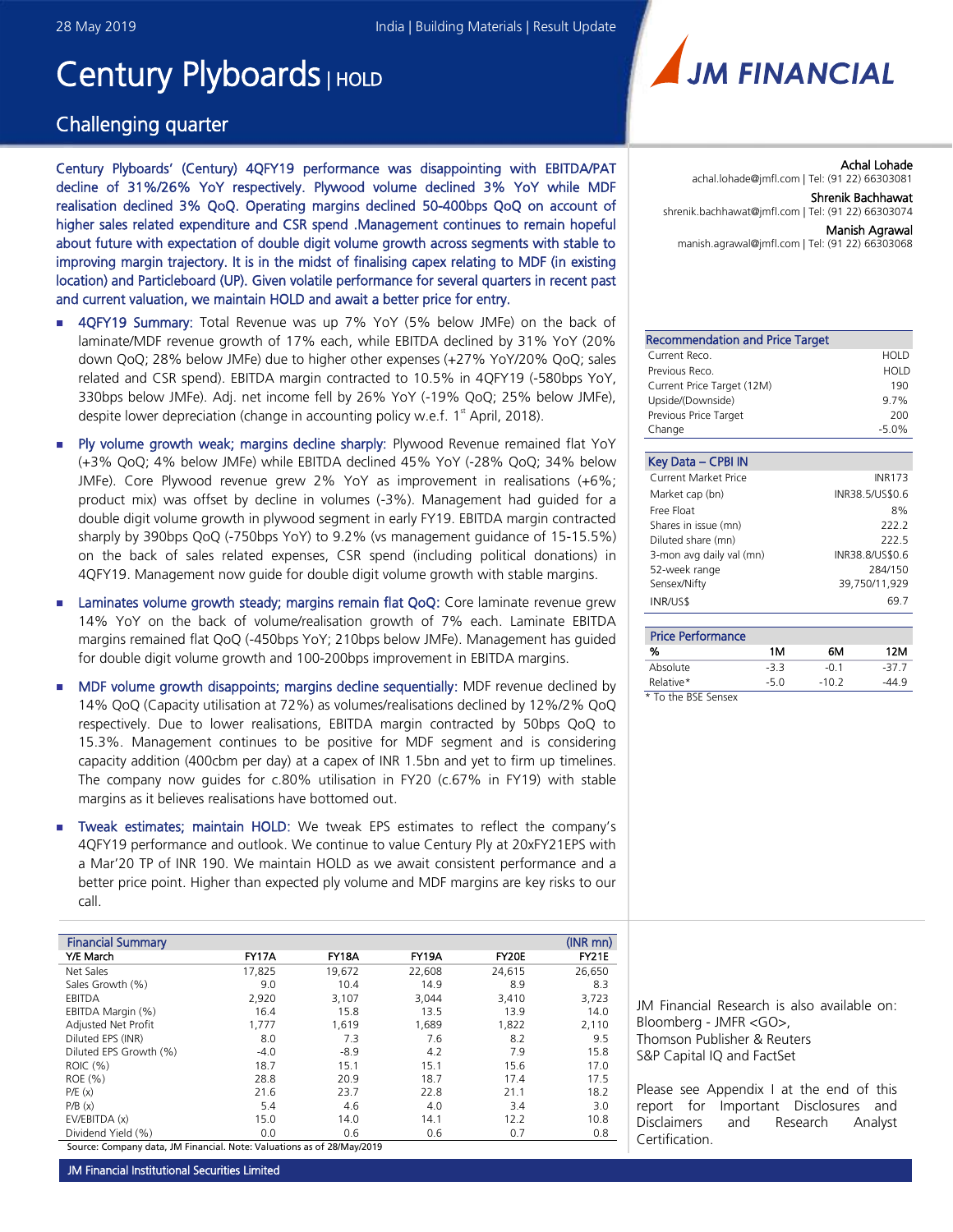#### **Century Plyboards** 28 May 2019

- **FY19 Performance:** Revenue grew by 15% YoY led by MDF (INR 3bn in FY19 vs INR 1.1bn in FY18) and Laminate (+16%) while Plywood revenue remained flat. Plywood/laminate volumes grew by 6%/8% respectively. Plywood EBITDA remained flat and EBITDA margins contracted by 30bps to 14%. Laminate EBITDA declined by 40% due to sharp decline in EBITDA margins by 770bps to 8.4% due to significant RM cost pressures, though it has been able to recover margins to some extent through price hikes. Overall EBITDA margins contracted by 230bps to 13.5%. Adj. Pat came at INR 1.7bn (+4%)
- Other highlights: a) Working capital days reduced from 88 in FY18 to 86 in FY19 (Debtor days reduced from 58 in FY18 to 47 in FY19 whereas Creditor days declined from 33 in FY18 to 26 in FY19 as it focused on reduction of foreign currency exposure (buyers credit), b) Company has got the licence for setting up particleboard unit in Uttar Pradesh but it is not reflected in the capex plan for FY20, c) Estimated capex for FY20 is INR 0.26bn (INR 0.24bn for Gabon veneer unit) and d) Company has taken a price hike of 1% across its product portfolio from  $20<sup>th</sup>$  May'19.

| <b>Exhibit 1. Quarterly financials</b> |       |       |            |       |            |             |            |             |             |            |
|----------------------------------------|-------|-------|------------|-------|------------|-------------|------------|-------------|-------------|------------|
| INR mn                                 | 4Q18  | 4Q19  | YoY        | 3Q19  | QoQ        | 4Q19E       | Var        | <b>FY18</b> | <b>FY19</b> | YoY        |
| <b>Net Sales</b>                       | 5,441 | 5,832 | 7%         | 5,789 | 1%         | 6,125       | $-5%$      | 19,672      | 22,608      | 15%        |
| <b>MDF</b>                             | 648   | 760   | 17%        | 882   | $-14%$     | 890         | $-15%$     | 1,128       | 2,951       | <b>NM</b>  |
| Ex-MDF                                 | 4,794 | 5,072 | 6%         | 4,907 | 3%         | 5,235       | $-3%$      | 18,544      | 19,657      | 6%         |
| Raw Material Cost                      | 2,738 | 3,029 | 11%        | 3,088 | $-2%$      | 3,122       | $-3%$      | 10,230      | 11,816      | 16%        |
| <b>Gross Profit</b>                    | 2,703 | 2,803 | 4%         | 2,701 | 4%         | 3,003       | $-7%$      | 9,443       | 10,793      | 14%        |
| Gross Margin                           | 49.7% | 48.1% | $-160$ bps | 46.7% | 140 bps    | 49.0%       | $-100$ bps | 48.0%       | 47.7%       | $-30$ bps  |
| Employee cost                          | 752   | 837   | 11%        | 810   | 3%         | 825         | $1\%$      | 2,839       | 3,277       | 15%        |
| % of sales                             | 13.8% | 14.3% | 50 bps     | 14.0% | 40 bps     | 13.5%       | 90 bps     | 14.4%       | 14.5%       |            |
| Other expenses                         | 1,066 | 1,354 | 27%        | 1,130 | 20%        | 1,333       | 2%         | 3,496       | 4,471       | 28%        |
| % of sales                             | 19.6% | 23.2% | 360 bps    | 19.5% | 370 bps    | 21.8%       | 150 bps    | 17.8%       | 19.8%       |            |
| Total Expenditure                      | 4,556 | 5,220 | 15%        | 5,028 | 4%         | 5,280       | $-1%$      | 16,565      | 19,564      | 18%        |
| <b>EBITDA</b>                          | 885   | 612   | $-31%$     | 761   | $-20%$     | 844         | $-28%$     | 3,107       | 3,044       | $-2%$      |
| EBITDA margin                          | 16.3% | 10.5% | $-580$ bps | 13.1% | $-270$ bps | 13.8%       | $-330$ bps | 15.8%       | 13.5%       | $-230$ bps |
| MDF EBITDA                             | 128   | 116   | $-9%$      | 139   | $-16%$     | 107         | 9%         | 229         | 408         | <b>NM</b>  |
| MDF margin                             | 19.7% | 15.3% | $-440$ bps | 15.8% | $-50$ bps  | 12.0%       | 330 bps    | 20.3%       | 13.8%       | $-640$ bps |
| Ex-MDF EBITDA                          | 757   | 496   | $-35%$     | 622   | $-20%$     | 738         | $-33%$     | 2,879       | 2,636       | $-8%$      |
| Ex-MDF margin                          | 15.8% | 9.8%  | $-600$ bps | 12.7% | $-290$ bps | 14.1%       | $-430$ bps | 15.5%       | 13.4%       | $-210$ bps |
| Depreciation                           | 277   | 143   | $-48%$     | 136   | 5%         | 133         | 7%         | 810         | 500         | $-38%$     |
| EBIT                                   | 608   | 469   | $-23%$     | 625   | $-25%$     | 711         | $-34%$     | 2,297       | 2,544       | 11%        |
| Net finance cost                       | 83    | 76    | $-8%$      | 89    | $-15%$     | 93          | $-18%$     | 241         | 293         | 22%        |
| Other Income                           | 13    | 29    | 124%       | 16    | 85%        | 9           | 241%       | 39          | 61          | 55%        |
| Interest                               | 96    | 105   | 10%        | 105   | 0%         | 101         | 4%         | 280         | 354         | 26%        |
| XO Inc/-Exp                            | $-80$ | 36    |            | 41    |            | $\mathbf 0$ |            | -66         | $-133$      |            |
| PBT                                    | 445   | 429   | $-4%$      | 577   | $-26%$     | 618         | $-31%$     | 1,990       | 2,119       | 6%         |
| <b>Tax Expense</b>                     | 88    | 87    | $-1%$      | 162   | $-46%$     | 200         | $-56%$     | 424         | 531         | 25%        |
| Tax Rate                               | 19.8% | 20.4% | 60 bps     | 28.2% | -780 bps   | 32.4%       | -1200 bps  | 21.3%       | 25.1%       | 380 bps    |
| <b>Reported Net Profit</b>             | 357   | 342   | -4%        | 414   | $-18%$     | 418         | -18%       | 1,566       | 1,588       | 1%         |
| <b>Adjusted Net Profit</b>             | 423   | 314   | $-26%$     | 386   | -19%       | 418         | $-25%$     | 1,619       | 1,689       | 4%         |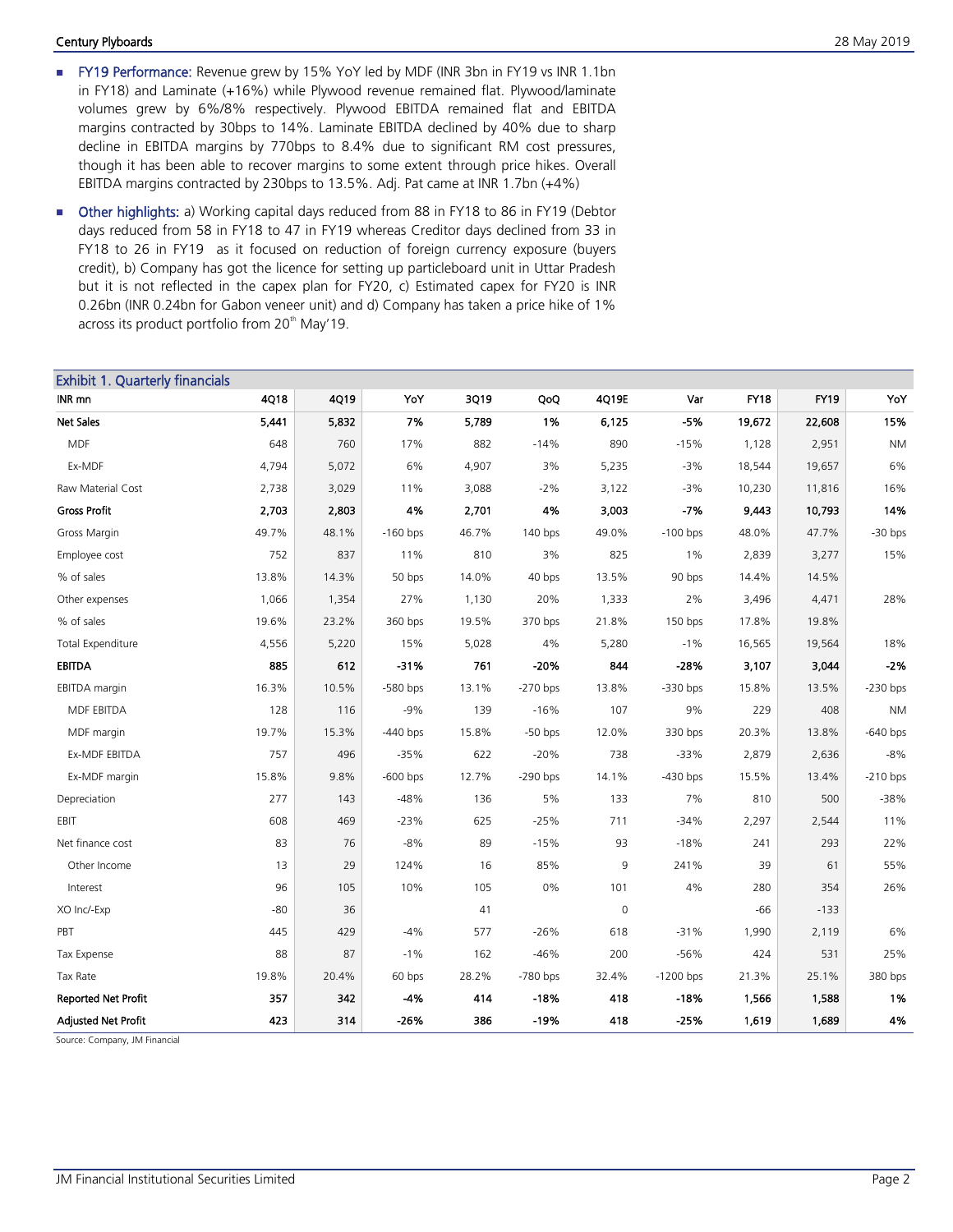# Century Plyboards 28 May 2019

| <b>Exhibit 2. Segmental Information</b> |          |          |             |          |            |          |            |             |          |            |
|-----------------------------------------|----------|----------|-------------|----------|------------|----------|------------|-------------|----------|------------|
| INR mn                                  | 4Q18     | 4Q19     | YoY         | 3Q19     | QoQ        | 4Q19E    | Var        | <b>FY18</b> | FY19     | YoY        |
| Volume                                  |          |          |             |          |            |          |            |             |          |            |
| Plywood and Allied (cbm)                | 66,712   | 62,349   | $-7%$       | 62,217   | 0%         | 69,055   | $-10%$     | 2,53,926    | 2,52,637 | $-1%$      |
| Core Plywood                            | 56,488   | 54,536   | $-3%$       | 53,385   | 2%         | 61,230   | $-11%$     | 2,08,382    | 2,20,442 | 6%         |
| Deco Ply                                | 2,422    | 2,690    | 11%         | 2,720    | $-1%$      | 2,285    | 18%        | 8,873       | 10,609   | 20%        |
| Commercial Veneer                       | 7,802    | 5,123    | $-34%$      | 6,112    | $-16%$     | 5,540    | $-8%$      | 36,671      | 21,586   | $-41%$     |
| Laminates (mn Nos)                      | 1.49     | 1.59     | 7%          | 1.46     | 9%         | 1.68     | $-5%$      | 5.41        | 5.86     | 8%         |
| MDF (cbm)                               | 27,250   | 35,395   | 30%         | 40,138   | $-12%$     | 40,500   | $-13%$     | 48,307      | 1,32,229 | ΝM         |
| Realisation                             |          |          |             |          |            |          |            |             |          |            |
| Plywood and Allied (INR/cbm)            | 48,420   | 51,731   | 7%          | 50,325   | 3%         | 48,830   | 6%         | 49,751      | 50,404   | 1.3%       |
| Core Plywood (INR/cbm)                  | 45,319   | 48,021   | 6%          | 46,792   | 3%         | 46,265   | 4%         | 47,372      | 47,107   | $-0.6%$    |
| Deco Ply (INR/cbm)                      | 1,29,604 | 1,44,981 | 12%         | 1,48,603 | $-2%$      | 1,48,877 | -3%        | 1,39,671    | 1,43,736 | 2.9%       |
| Commercial Veneer (INR/cbm)             | 43,284   | 42,260   | $-2\%$      | 37,467   | 13%        | 35,323   | 20%        | 41,512      | 38,201   | $-8.0\%$   |
| Laminates (INR/sheet)                   | 687      | 736      | 7%          | 742      | $-1%$      | 751      | $-2%$      | 669         | 718      | 7.3%       |
| Exteria                                 | 4,131    | 5,375    | 30%         | 5,849    | $-8%$      | 5,838    | -8%        | 5,794       | 5,656    | $-2.4%$    |
| <b>MDF</b>                              | 23,765   | 21,469   | $-10%$      | 21,964   | $-2%$      | 21,964   | $-2\%$     | 23,351      | 22,320   | $-4.4%$    |
| Net revenues                            | 5,441    | 5,832    | 7%          | 5,789    | 1%         | 6,125    | -5%        | 19,672      | 22,608   | 15%        |
| Plywood and Allied                      | 3,230    | 3,225    | 0%          | 3,131    | 3%         | 3,372    | $-4%$      | 12,633      | 12,734   | 1%         |
| Core Plywood                            | 2,560    | 2,619    | 2%          | 2,498    | 5%         | 2,833    | $-8%$      | 9,871       | 10,384   | 5%         |
| Deco Ply                                | 314      | 390      | 24%         | 404      | $-4%$      | 340      | 15%        | 1,239       | 1,525    | 23%        |
| Commercial Veneer                       | 338      | 217      | $-36%$      | 229      | $-5%$      | 196      | 11%        | 1,522       | 825      | $-46%$     |
| Laminates                               | 1,056    | 1,231    | 17%         | 1,138    | 8%         | 1,299    | $-5%$      | 3,780       | 4,390    | 16%        |
| <b>MDF</b>                              | 648      | 760      | 17%         | 882      | $-14%$     | 890      | $-15%$     | 1,128       | 2,951    | <b>NM</b>  |
| Particle Board                          | 190      | 241      | 27%         | 265      | $-9%$      | 266      | $-9%$      | 729         | 975      | 34%        |
| Logistics- CFS                          | 232      | 217      | $-6%$       | 246      | $-12%$     | 253      | $-14%$     | 993         | 992      | 0%         |
| Others                                  | 98       | 147      | 51%         | 113      | 31%        | 88       | 67%        | 348         | 509      | 46%        |
| Segmental EBITDA                        | 885      | 612      | -31%        | 761      | -20%       | 844      | -28%       | 3,107       | 3,044    | $-2%$      |
| Plywood and Allied                      | 538      | 296      | $-45%$      | 410      | $-28%$     | 446      | $-34%$     | 1,801       | 1,781    | $-1%$      |
| Laminates                               | 140      | 107      | $-23%$      | 99       | 9%         | 140      | $-23%$     | 609         | 368      | $-40%$     |
| <b>MDF</b>                              | 128      | 116      | $-9%$       | 139      | $-16%$     | 107      | 9%         | 229         | 408      | <b>NM</b>  |
| Particle Board                          | 38       | 60       | 58%         | 55       | 10%        | 50       | <b>NM</b>  | 141         | 221      | ΝM         |
| Logistics- CFS                          | 87       | 52       | $-40%$      | 72       | $-28%$     | 73       | $-29%$     | 382         | 334      | $-12.5%$   |
| Others                                  | -14      | 13       | -196%       | 6        | 132%       | $-11$    |            | -16         | 34       |            |
| <b>EBITDA Margins</b>                   | 16.3%    | 10.5%    | -580 bps    | 13.1%    | -270 bps   | 13.8%    | -330 bps   | 15.8%       | 13.5%    | -230 bps   |
| Plywood and Allied                      | 16.7%    | 9.2%     | $-750$ bps  | 13.1%    | $-390$ bps | 13.2%    | $-410$ bps | 14.3%       | 14.0%    | $-30$ bps  |
| Laminates                               | 13.3%    | 8.7%     | $-450$ bps  | 8.7%     | 0 bps      | 10.8%    | $-210$ bps | 16.1%       | 8.4%     | -770 bps   |
| <b>MDF</b>                              | 19.7%    | 15.3%    | $-440$ bps  | 15.8%    | $-50$ bps  | 12.0%    | 330 bps    | 20.3%       | 13.8%    | $-640$ bps |
| Particle Board                          | 20.1%    | 25.0%    | 480 bps     | 20.7%    | $430$ bps  | 19.0%    | 600 bps    | 19.3%       | 22.6%    | 340 bps    |
| Logistics- CFS                          | 37.7%    | 23.9%    | $-1380$ bps | 29.2%    | $-530$ bps | 28.7%    | $-480$ bps | 38.5%       | 33.7%    | $-480$ bps |
| Others                                  | $-14.1%$ | 9.0%     | 2310 bps    | 5.1%     | 390 bps    | $-12.8%$ | 2180 bps   | $-4.5%$     | 6.6%     | 1110 bps   |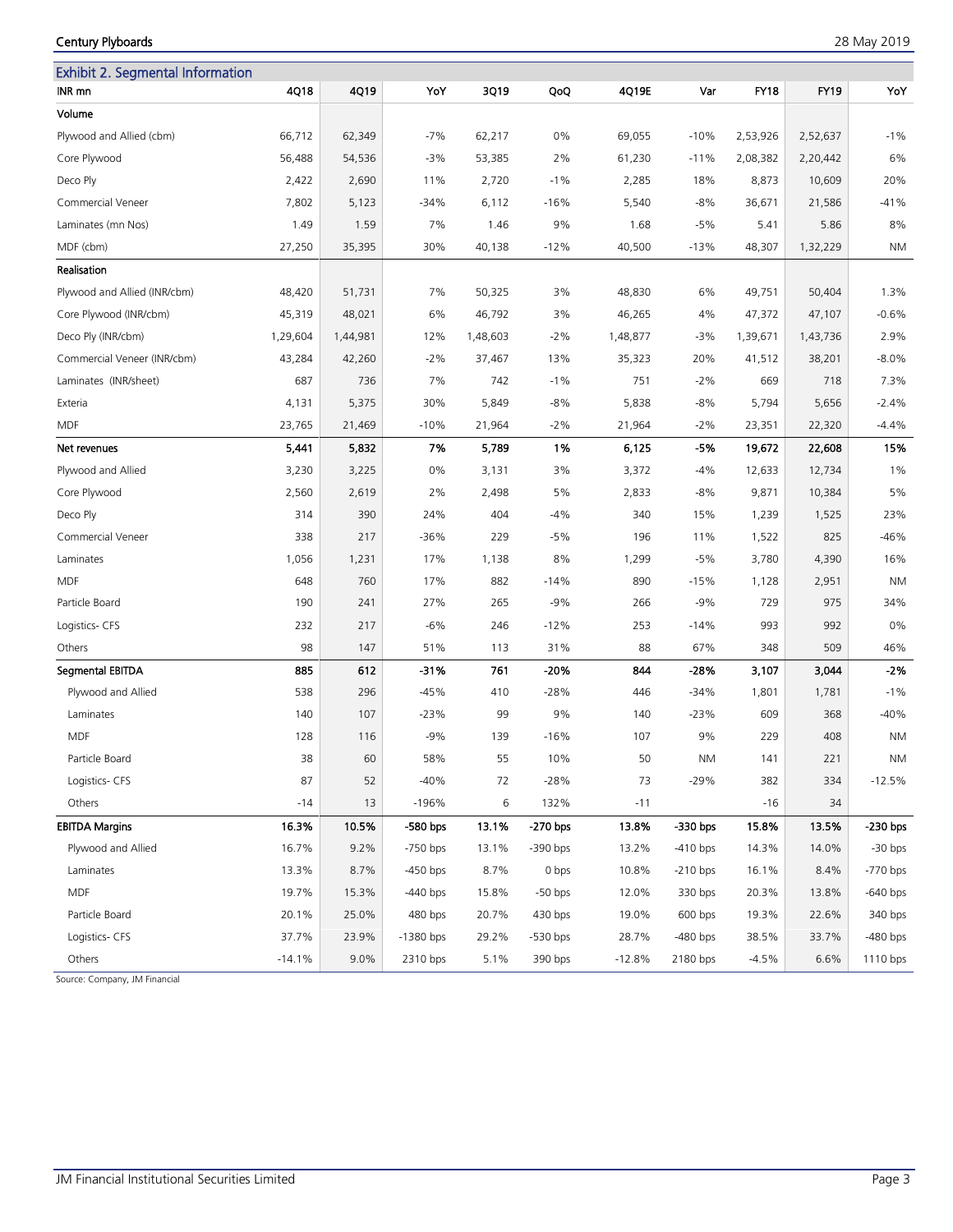# Quarterly charts

#### Exhibit 1. Plywood volume growth trend



## Exhibit 3. Overall revenue growth trend



Source: Company, JM Financial

# Exhibit 5. Plywood EBITDA and margin trend



Source: Company, JM Financial

#### Exhibit 2. Laminates volume growth trend







Source: Company, JM Financial

#### Exhibit 6. Laminates EBITDA and margin trend

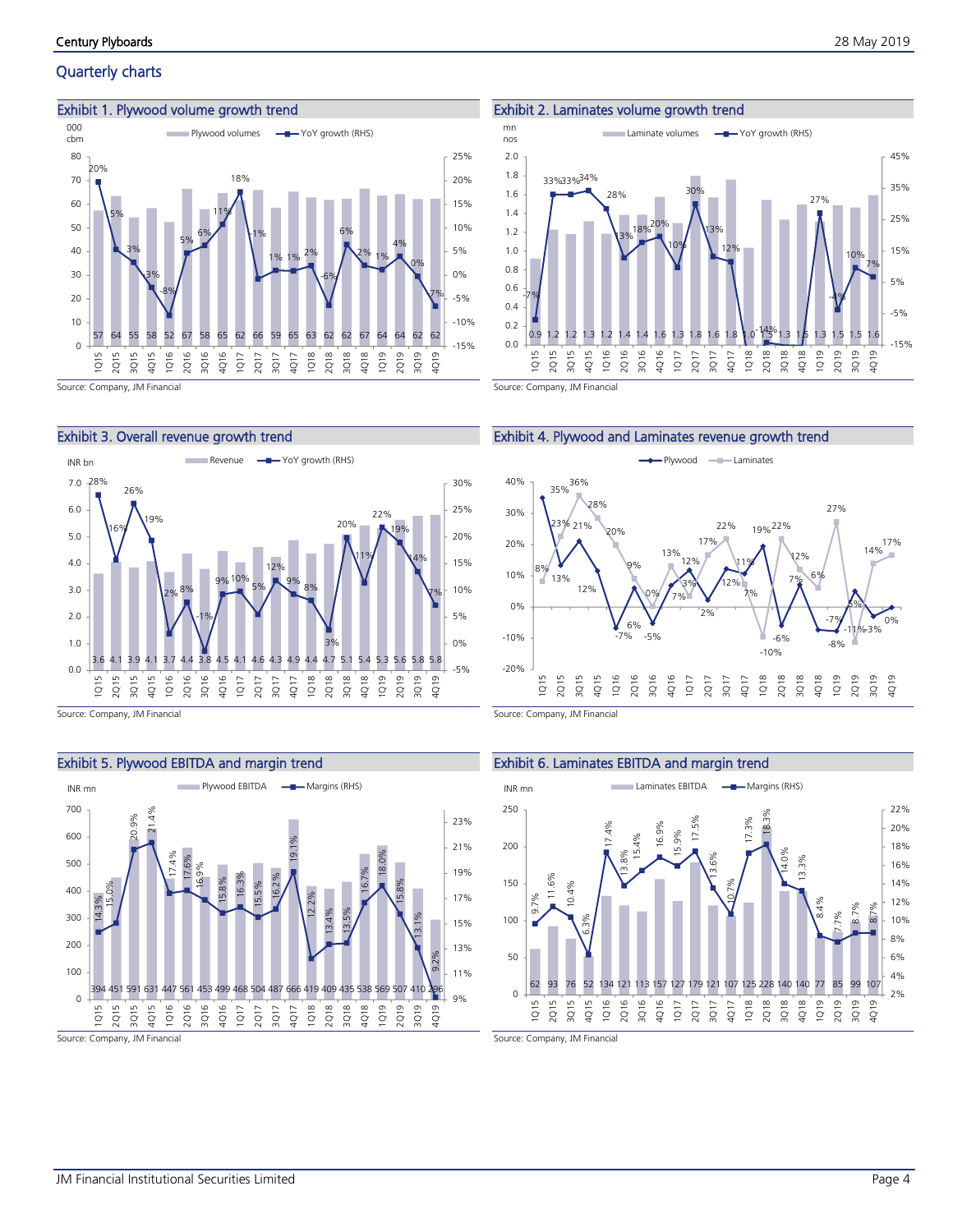

Source: Company, JM Financial

#### Exhibit 8. Profitability growth trends



Source: Company, JM Financial

# Annual charts



Source: Company, JM Financial

#### Exhibit 11. Overall revenue growth trend



Source: Company, JM Financial

# Exhibit 10. Laminates volume growth trend



Source: Company, JM Financial

#### Exhibit 12. Plywood and Laminate revenue growth trend

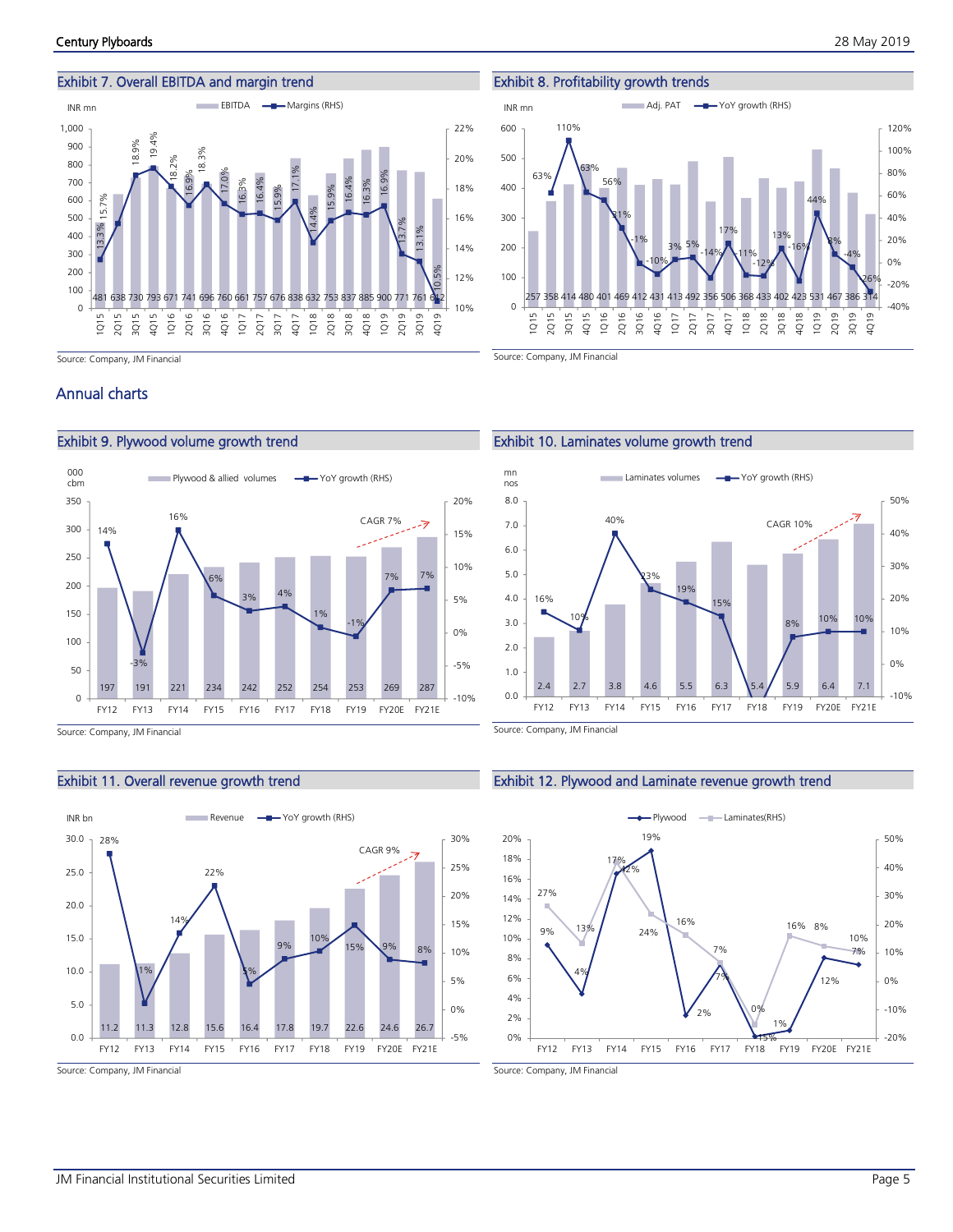# Exhibit 13. Overall EBITDA and margin trend



# Exhibit 15. Profitability growth trend



1.3 2.0 1.9 2.1 1.8 1.8 1.9 2.0  $0.2$  0.3 0.5 0.5  $0.6$  $0.4$ 0.5 0.6 13.8% 17.2% 16.8% 16.6% 14.3% 14.0% 13.5% 13.5% 8.3% 8.6% 15.9%  $14.4°$ 16.1%  $84%$ 10.5% 11.5% 5% 7% 9% 11% 13% 15% 17% 19% 0.0 0.5 1.0 1.5  $2.0$ 2.5

INR bn Plywood EBITDA Laminates EBITDA - Plywood - Laminates

FY14 FY15 FY16 FY17 FY18 FY19 FY20E FY21E

Exhibit 14. Plywood and Laminate EBITDA and margin trend

#### Exhibit 16. Return ratios



Source: Company, JM Financial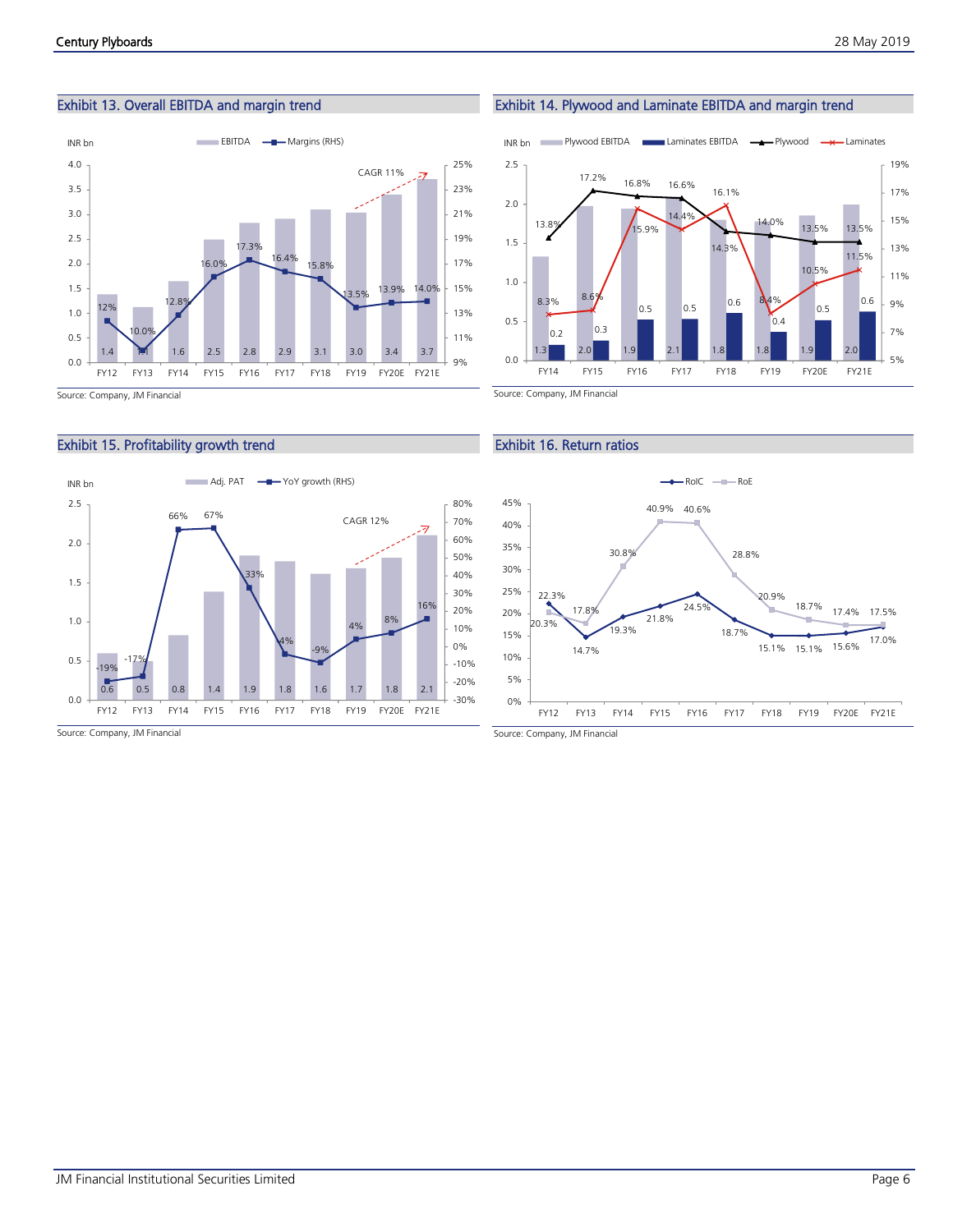# Financial Tables (Standalone)

| <b>Income Statement</b>                   |              |              |              |          | (INR mn)     |
|-------------------------------------------|--------------|--------------|--------------|----------|--------------|
| Y/E March                                 | <b>FY17A</b> | <b>FY18A</b> | <b>FY19A</b> | FY20E    | <b>FY21E</b> |
| Net Sales                                 | 17,825       | 19,672       | 22,608       | 24,615   | 26,650       |
| Sales Growth                              | 9.0%         | 10.4%        | 14.9%        | 8.9%     | 8.3%         |
| Other Operating Income                    | $\Omega$     | 0            | $\Omega$     | $\Omega$ | 0            |
| <b>Total Revenue</b>                      | 17.825       | 19.672       | 22,608       | 24.615   | 26,650       |
| Cost of Goods Sold/Op. Exp                | 9,181        | 10,230       | 11,816       | 12,800   | 13,858       |
| Personnel Cost                            | 2,567        | 2,839        | 3,277        | 3,670    | 4,111        |
| Other Expenses                            | 3,157        | 3,496        | 4,471        | 4,735    | 4,959        |
| <b>EBITDA</b>                             | 2,920        | 3,107        | 3.044        | 3,410    | 3.723        |
| <b>EBITDA Margin</b>                      | 16.4%        | 15.8%        | 13.5%        | 13.9%    | 14.0%        |
| <b>EBITDA Growth</b>                      | 3.0%         | 6.4%         | $-2.0%$      | 12.0%    | 9.2%         |
| Depn. & Amort.                            | 524          | 810          | 500          | 540      | 583          |
| EBIT                                      | 2,397        | 2,297        | 2,544        | 2,870    | 3,140        |
| Other Income                              | 107          | 39           | 61           | 40       | 50           |
| Finance Cost                              | 267          | 280          | 354          | 380      | 300          |
| PBT before Excep. & Forex                 | 2.236        | 2,056        | 2,251        | 2.530    | 2,890        |
| Excep. & Forex Inc./Loss(-)               | 0            | 0            | 0            | 0        | 0            |
| PBT                                       | 2,236        | 2,056        | 2,251        | 2,530    | 2,890        |
| Taxes                                     | 481          | 424          | 531          | 709      | 780          |
| Extraordinary Inc./Loss(-)                | 101          | $-66$        | $-133$       | 0        | 0            |
| Assoc. Profit/Min. Int.(-)                | 0            | 0            | 0            | 0        | 0            |
| Reported Net Profit                       | 1,856        | 1,566        | 1,588        | 1,822    | 2,110        |
| <b>Adjusted Net Profit</b>                | 1,777        | 1,619        | 1,689        | 1,822    | 2,110        |
| Net Margin                                | 10.0%        | 8.2%         | 7.5%         | 7.4%     | 7.9%         |
| Diluted Share Cap. (mn)                   | 222.2        | 222.2        | 222.5        | 222.5    | 222.5        |
| Diluted EPS (INR)                         | 8.0          | 7.3          | 7.6          | 8.2      | 9.5          |
| Diluted EPS Growth                        | $-4.0%$      | $-8.9%$      | 4.2%         | 7.9%     | 15.8%        |
| Total Dividend + Tax                      | 0            | 267          | 268          | 321      | 375          |
| Dividend Per Share (INR)<br><b>IBA F:</b> | 0.0          | 1.0          | 1.0          | 1.2      | 1.4          |

| <b>Balance Sheet</b>        |              |              |              |          | $(INR$ mn $)$ |
|-----------------------------|--------------|--------------|--------------|----------|---------------|
| Y/E March                   | <b>FY17A</b> | <b>FY18A</b> | <b>FY19A</b> | FY20E    | <b>FY21E</b>  |
| Shareholders' Fund          | 7,086        | 8,379        | 9,691        | 11,192   | 12,926        |
| Share Capital               | 223          | 223          | 223          | 223      | 223           |
| Reserves & Surplus          | 6,864        | 8,157        | 9,469        | 10,969   | 12,704        |
| Preference Share Capital    | 0            | 0            | $\Omega$     | $\Omega$ | $\Omega$      |
| Minority Interest           | $\Omega$     | 0            | $\Omega$     | $\Omega$ | $\Omega$      |
| <b>Total Loans</b>          | 5,955        | 5,383        | 4,686        | 3,686    | 2,686         |
| Def. Tax Liab. / Assets (-) | $-689$       | $-690$       | $-615$       | $-489$   | $-402$        |
| Total - Equity & Liab.      | 12,352       | 13,072       | 13,762       | 14.389   | 15,211        |
| Net Fixed Assets            | 5,337        | 6,618        | 7,474        | 7,635    | 7,751         |
| <b>Gross Fixed Assets</b>   | 3,447        | 7,184        | 9,553        | 10,241   | 10,941        |
| Intangible Assets           | $\Omega$     | 0            | $\Omega$     | $\Omega$ | 0             |
| Less: Depn. & Amort.        | 953          | 1,767        | 2,267        | 2,806    | 3,389         |
| Capital WIP                 | 2,843        | 1,201        | 188          | 200      | 200           |
| Investments                 | 960          | 960          | 978          | 978      | 978           |
| <b>Current Assets</b>       | 8,562        | 8,324        | 8,598        | 9,602    | 10,620        |
| Inventories                 | 2,638        | 3,382        | 4,010        | 4,366    | 4,727         |
| <b>Sundry Debtors</b>       | 3,353        | 3,145        | 2,936        | 3,196    | 3,460         |
| Cash & Bank Balances        | 538          | 165          | 226          | 614      | 1,007         |
| Loans & Advances            | 2,033        | 1,633        | 1.426        | 1.426    | 1,426         |
| <b>Other Current Assets</b> | $\Omega$     | 0            | 0            | 0        | $\Omega$      |
| Current Liab. & Prov.       | 2,506        | 2,831        | 3,288        | 3,825    | 4,139         |
| <b>Current Liabilities</b>  | 1,411        | 1,764        | 1,625        | 2,023    | 2,190         |
| Provisions & Others         | 1,095        | 1,066        | 1,663        | 1,802    | 1,949         |
| <b>Net Current Assets</b>   | 6,056        | 5,494        | 5,310        | 5,777    | 6,481         |
| <b>Total - Assets</b>       | 12,353       | 13,072       | 13,762       | 14.389   | 15,211        |

Source: Company, JM Financial

Source: Company, JM Financial

| <b>Cash Flow Statement</b>   |              |              |              |          | (INR mn)     |
|------------------------------|--------------|--------------|--------------|----------|--------------|
| Y/E March                    | <b>FY17A</b> | <b>FY18A</b> | <b>FY19A</b> | FY20E    | <b>FY21E</b> |
| Profit before Tax            | 2,337        | 1,990        | 2,251        | 2,530    | 2,890        |
| Depn. & Amort.               | 524          | 810          | 500          | 540      | 583          |
| Net Interest Exp. / Inc. (-) | 283          | 288          | 293          | 340      | 250          |
| Inc (-) / Dec in WCap.       | $-283$       | 164          | 245          | $-79$    | $-311$       |
| Others                       | $-174$       | 126          | $-58$        | 127      | 87           |
| <b>Taxes Paid</b>            | $-457$       | $-544$       | $-531$       | $-709$   | $-780$       |
| Operating Cash Flow          | 2,230        | 2,834        | 2,700        | 2.749    | 2,718        |
| Capex                        | $-2,880$     | $-1,921$     | $-1,357$     | $-700$   | $-700$       |
| Free Cash Flow               | $-650$       | 913          | 1,344        | 2,049    | 2,018        |
| Inc (-) / Dec in Investments | $-463$       | 17           | $-17$        | $\Omega$ | $\Omega$     |
| Others                       | 135          | $-70$        | 61           | 40       | 50           |
| Investing Cash Flow          | $-3,208$     | $-1,974$     | $-1,314$     | -660     | -650         |
| Inc / Dec (-) in Capital     | $\mathbf 0$  | $\Omega$     | -8           | $\Omega$ | $\Omega$     |
| Dividend + Tax thereon       | $\mathbf 0$  | $-267$       | $-268$       | $-321$   | $-375$       |
| Inc / Dec (-) in Loans       | 1,613        | $-641$       | $-696$       | $-1,000$ | $-1,000$     |
| Others                       | $-286$       | $-326$       | $-354$       | $-380$   | $-300$       |
| <b>Financing Cash Flow</b>   | 1,326        | $-1,233$     | $-1.326$     | $-1,701$ | $-1,675$     |
| Inc / Dec (-) in Cash        | 348          | $-373$       | 61           | 388      | 393          |
| Opening Cash Balance         | 190          | 538          | 165          | 226      | 614          |
| Closing Cash Balance         | 538          | 165          | 226          | 614      | 1,007        |

Dupont Analysis Y/E March FY17A FY18A FY19A FY20E FY21E Net Margin 10.0% 8.2% 7.5% 7.4% 7.9% Asset Turnover (x) 1.7 1.5 1.7 1.7 1.8 Leverage Factor (x) 1.7 1.6 1.5 1.3 1.2 RoE 28.8% 20.9% 18.7% 17.4% 17.5%

| <b>Key Ratios</b>   |              |              |              |       |              |
|---------------------|--------------|--------------|--------------|-------|--------------|
| Y/E March           | <b>FY17A</b> | <b>FY18A</b> | <b>FY19A</b> | FY20E | <b>FY21E</b> |
| BV/Share (INR)      | 31.9         | 37.7         | 43.6         | 50.3  | 58.1         |
| <b>ROIC</b>         | 18.7%        | 15.1%        | 15.1%        | 15.6% | 17.0%        |
| <b>ROE</b>          | 28.8%        | 20.9%        | 18.7%        | 17.4% | 17.5%        |
| Net Debt/Equity (x) | 0.8          | 0.6          | 0.5          | 0.3   | 0.1          |
| P/E(x)              | 21.6         | 23.7         | 22.8         | 21.1  | 18.2         |
| P/B(x)              | 5.4          | 4.6          | 4.0          | 3.4   | 3.0          |
| EV/EBITDA (x)       | 15.0         | 14.0         | 14.1         | 12.2  | 10.8         |
| EV/Sales (x)        | 2.5          | 2.2          | 1.9          | 1.7   | 1.5          |
| Debtor days         | 69           | 58           | 47           | 47    | 47           |
| Inventory days      | 54           | 63           | 65           | 65    | 65           |
| Creditor days       | 35           | 39           | 30           | 35    | 35           |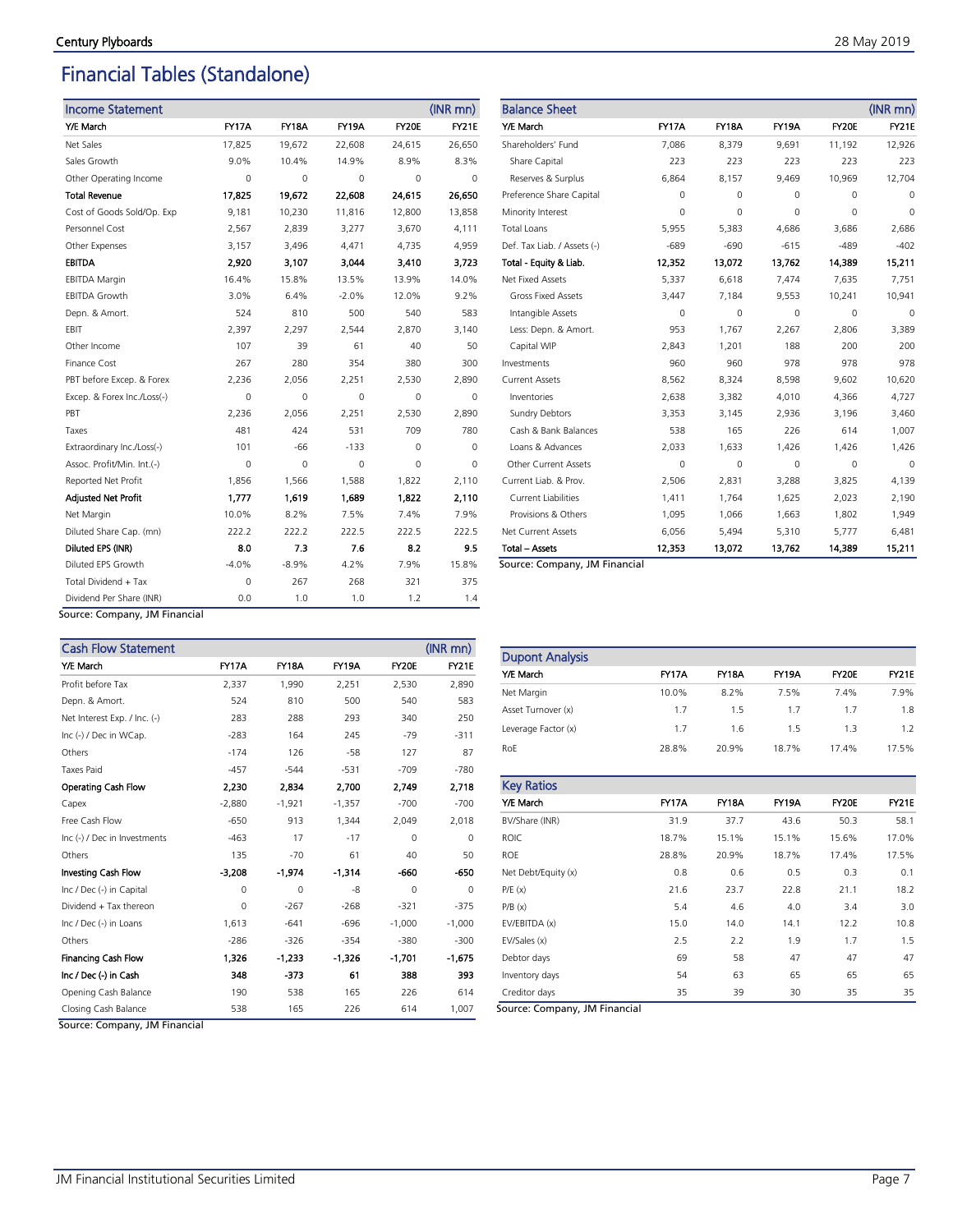Century Plyboards 28 May 2019



| History of Earnings Estimate and Target Price |                |                     |         |  |  |  |
|-----------------------------------------------|----------------|---------------------|---------|--|--|--|
| Date                                          | Recommendation | <b>Target Price</b> | % Cha.  |  |  |  |
| 7-Aug-17                                      | Hold           | 280                 |         |  |  |  |
| 18-May-18                                     | Hold           | 300                 | 7.1     |  |  |  |
| 25-Jul-18                                     | Hold           | 260                 | $-13.3$ |  |  |  |
| 5-Feb-19                                      | Hold           | 200                 | $-23.1$ |  |  |  |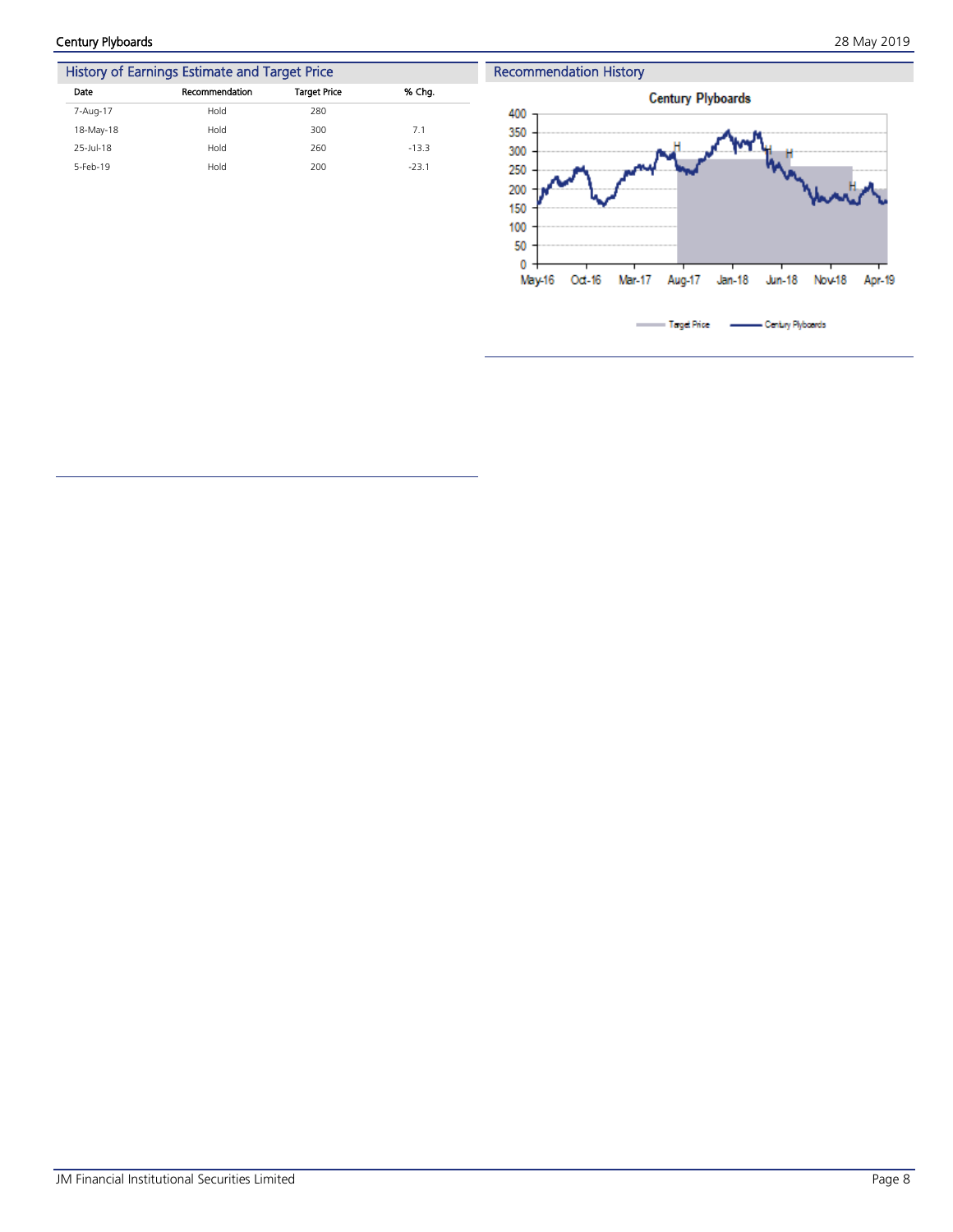# **APPENDIX I**

# JM Financial Institutional Securities Limited

(formerly known as JM Financial Securities Limited)

# Corporate Identity Number: U67100MH2017PLC296081

Member of BSE Ltd., National Stock Exchange of India Ltd. and Metropolitan Stock Exchange of India Ltd. SEBI Registration Nos.: Stock Broker - INZ000163434, Research Analyst – INH000000610 Registered Office: 7th Floor, Cnergy, Appasaheb Marathe Marg, Prabhadevi, Mumbai 400 025, India. Board: +9122 6630 3030 | Fax: +91 22 6630 3488 | Email: jmfinancial.research@jmfl.com | www.jmfl.com Compliance Officer: Mr. Sunny Shah | Tel: +91 22 6630 3383 | Email: sunny.shah@jmfl.com

| Definition of ratings |                                                                                                  |  |  |  |  |
|-----------------------|--------------------------------------------------------------------------------------------------|--|--|--|--|
| Rating                | Meaning                                                                                          |  |  |  |  |
| <b>Buy</b>            | Total expected returns of more than 15%. Total expected return includes dividend yields.         |  |  |  |  |
| Hold                  | Price expected to move in the range of 10% downside to 15% upside from the current market price. |  |  |  |  |
| Sell                  | Price expected to move downwards by more than 10%                                                |  |  |  |  |

#### Research Analyst(s) Certification

The Research Analyst(s), with respect to each issuer and its securities covered by them in this research report, certify that:

All of the views expressed in this research report accurately reflect his or her or their personal views about all of the issuers and their securities; and

No part of his or her or their compensation was, is, or will be directly or indirectly related to the specific recommendations or views expressed in this research report.

#### Important Disclosures

This research report has been prepared by JM Financial Institutional Securities Limited (JM Financial Institutional Securities) to provide information about the company(ies) and sector(s), if any, covered in the report and may be distributed by it and/or its associates solely for the purpose of information of the select recipient of this report. This report and/or any part thereof, may not be duplicated in any form and/or reproduced or redistributed without the prior written consent of JM Financial Institutional Securities. This report has been prepared independent of the companies covered herein.

JM Financial Institutional Securities is registered with the Securities and Exchange Board of India (SEBI) as a Research Analyst and a Stock Broker having trading memberships of the BSE Ltd. (BSE), National Stock Exchange of India Ltd. (NSE) and Metropolitan Stock Exchange of India Ltd. (MSEI). No material disciplinary action has been taken by SEBI against JM Financial Institutional Securities in the past two financial years which may impact the investment decision making of the investor.

JM Financial Institutional Securities renders stock broking services primarily to institutional investors and provides the research services to its institutional clients/investors. JM Financial Institutional Securities and its associates are part of a multi-service, integrated investment banking, investment management, brokerage and financing group. JM Financial Institutional Securities and/or its associates might have provided or may provide services in respect of managing offerings of securities, corporate finance, investment banking, mergers & acquisitions, broking, financing or any other advisory services to the company(ies) covered herein. JM Financial Institutional Securities and/or its associates might have received during the past twelve months or may receive compensation from the company(ies) mentioned in this report for rendering any of the above services.

JM Financial Institutional Securities and/or its associates, their directors and employees may; (a) from time to time, have a long or short position in, and buy or sell the securities of the company(ies) mentioned herein or (b) be engaged in any other transaction involving such securities and earn brokerage or other compensation or act as a market maker in the financial instruments of the company(ies) covered under this report or (c) act as an advisor or lender/borrower to, or may have any financial interest in, such company(ies) or (d) considering the nature of business/activities that JM Financial Institutional Securities is engaged in, it may have potential conflict of interest at the time of publication of this report on the subject company(ies).

Neither JM Financial Institutional Securities nor its associates or the Research Analyst(s) named in this report or his/her relatives individually own one per cent or more securities of the company(ies) covered under this report, at the relevant date as specified in the SEBI (Research Analysts) Regulations, 2014.

The Research Analyst(s) principally responsible for the preparation of this research report and members of their household are prohibited from buying or selling debt or equity securities, including but not limited to any option, right, warrant, future, long or short position issued by company(ies) covered under this report. The Research Analyst(s) principally responsible for the preparation of this research report or their relatives (as defined under SEBI (Research Analysts) Regulations, 2014); (a) do not have any financial interest in the company(ies) covered under this report or (b) did not receive any compensation from the company(ies) covered under this report, or from any third party, in connection with this report or (c) do not have any other material conflict of interest at the time of publication of this report. Research Analyst(s) are not serving as an officer, director or employee of the company(ies) covered under this report.

While reasonable care has been taken in the preparation of this report, it does not purport to be a complete description of the securities, markets or developments referred to herein, and JM Financial Institutional Securities does not warrant its accuracy or completeness. JM Financial Institutional Securities may not be in any way responsible for any loss or damage that may arise to any person from any inadvertent error in the information contained in this report. This report is provided for information only and is not an investment advice and must not alone be taken as the basis for an investment decision.